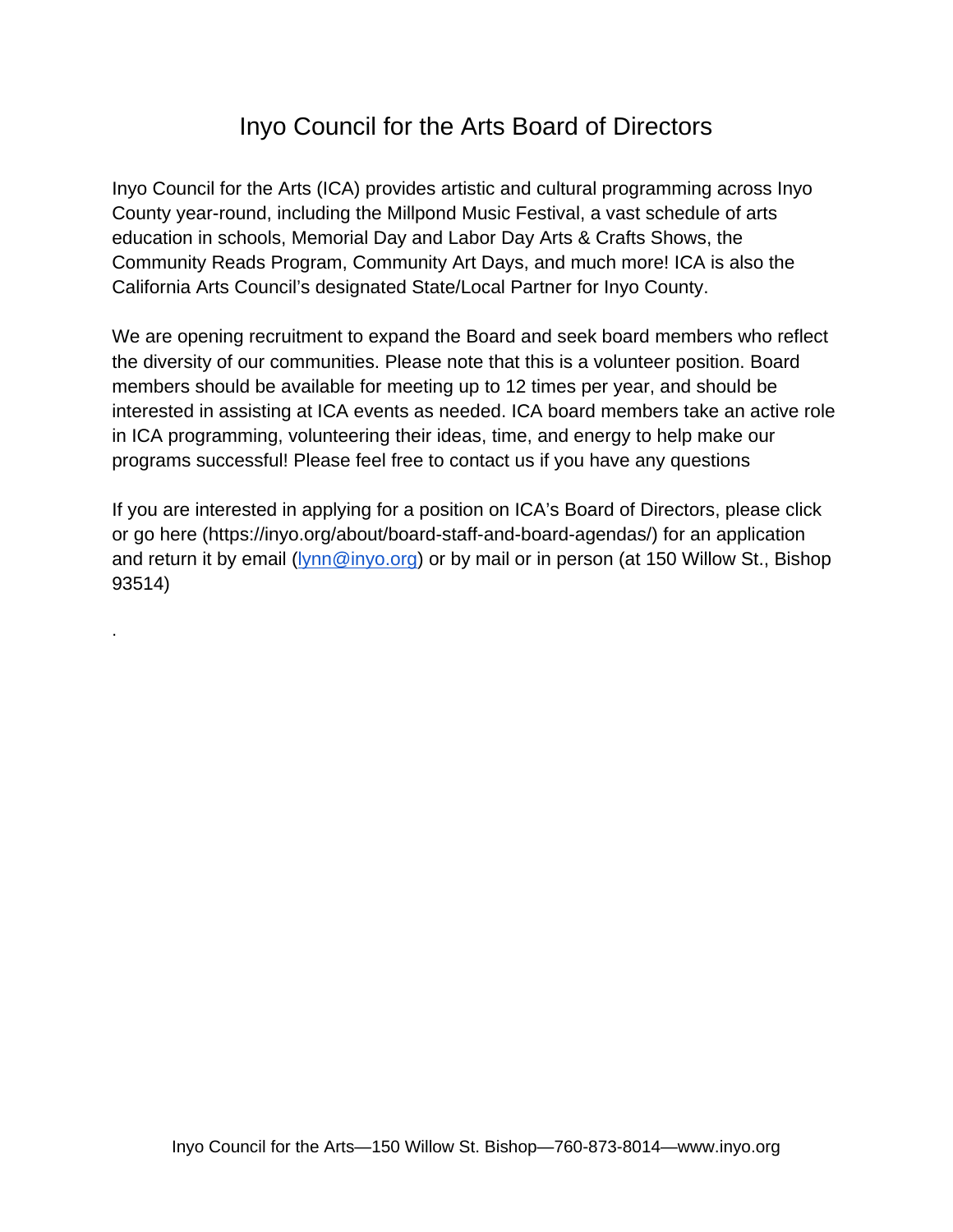## Inyo Council for the Arts Board of Directors Application

| Name:           |
|-----------------|
| Address:        |
| City/State/Zip: |
| Phone #:        |
| Email:          |

Do you have any prior experience in arts/cultural programming or non-profit work in small communities? Have you served on any other boards?

What unique qualifications do you believe you could bring to the ICA Board of Directors?